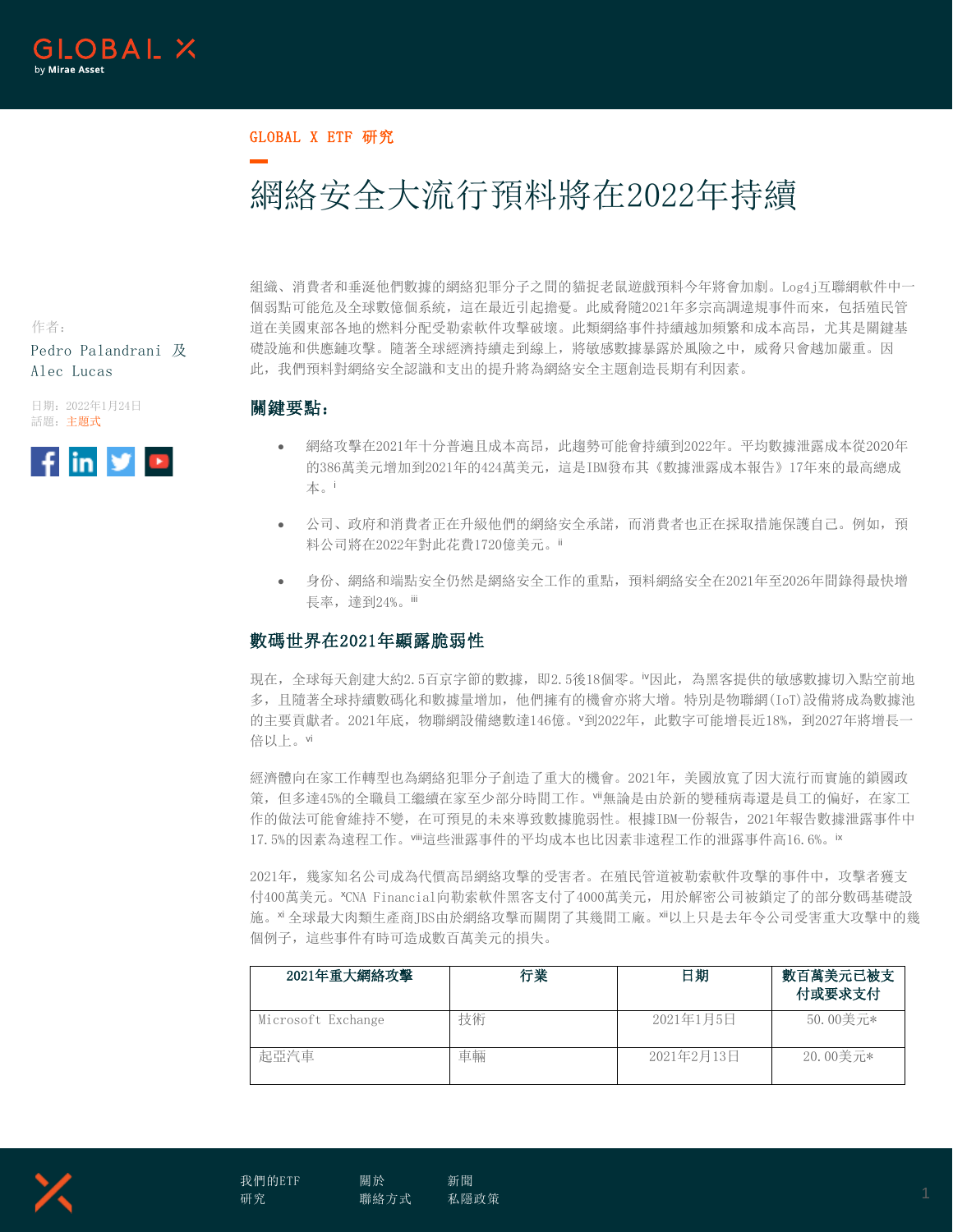

| 龐巴迪公司             | 製造(航空) | 2021年2月23日 |          |
|-------------------|--------|------------|----------|
| CNA Financial     | 金融服務   | 2021年3月21日 | 40.00美元* |
| Harris Federation | 教育     | 2021年3月29日 | 8.00美元*  |
| 殖民管道              | 能源     | 2021年5月17日 | 4.40美元*  |
| 步朗德公司             | 化學品    | 2021年5月17日 | 4.40美元*  |
| <b>TBS</b>        | 食品     | 2021年5月30日 | 11.00美元* |
| Kaseya            | 資訊科技   | 2021年7月2日  | 70.00美元* |
| 埃森哲               | 技術     | 2021年8月12日 | 50.00美元* |
| 宏碁                | 技術     | 2021年10月5日 | 50.00美元* |

\*被要求但未全額支付。

#### 近年攻擊事件推高網絡安全支出

即使是最精密的解決方案也可能無法除去所有漏洞,但可以阻截許多威脅,並避免最壞的後果。2021年,公 司、美國政府和消費者對網絡威脅的認識和對預防措施的承諾日益增強。

- 公司:勒索軟件攻擊的受害者、他們的供應商、客戶和競爭對手了解安全漏洞可能造成的破壞。損 害的成本通常高於對適當解決方案的投資成本。大型公司通常每年在網絡安全上花費200-500萬美 元,而一次勒索軟件泄露事件平均就令公司損失462萬美元。xiii xiv在最近一項對3,000多名高級管理層 進行的調查中,69%受訪者預料2022年網絡安全支出將增加。xv據一項估計,到2022年,數據保護和 風險管理支出可能會較2021年增長11%至1.72億美元。xvi
- 政府: 2021年5月, 拜登總統簽署了一項行政命令, 旨在現代化聯邦的網絡安全能力、標準化網絡攻 擊的應對策略,並提高對政府承包商的資訊共享要求。然後在7月,拜登簽署了一項國家安全備忘 錄,旨在預防對關鍵基礎設施(尤其是電力、水和交通運輸)的網絡攻擊。這些措施轉化為《基礎設 施投資和就業法案》中的實際撥款,撥出17億美元的專用支出和約70億美元的潛在支出,以改善國 家的網絡安全。xvii

同樣在去年,參議院一致確立白宮第一位國家網絡總監。作為2021年《國防授權法案》的一部分, 國會創立了這個職位,顯示未來政府將更加重視網絡安全。



.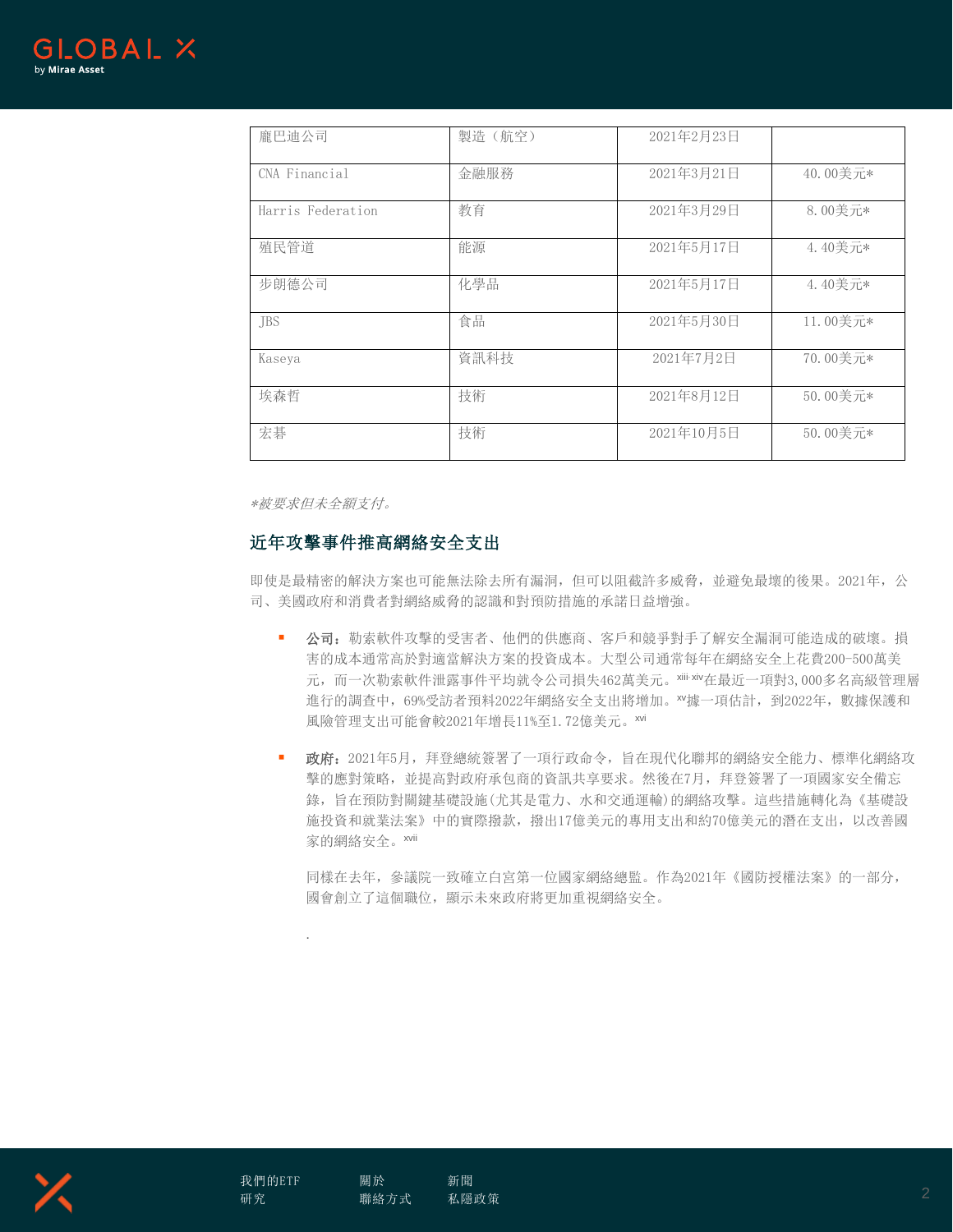## 最近美國《基礎設施法案》授權撥出近90億美元的專用和潛在網絡安全支出

\$9B \$8B \$7B \$6B \$5B \$4B \$3B \$2B \$1B 2022 2023 2024 2025 2026 ■潛在支出 ■專用支出

《基礎設施投資和就業法案》授權撥出的專用和潛在網絡安全支出(十億美元)

資料來源: 第117屆國會(2021-2022年), "H.R.3684 - Infrastructure Investment and Jobs Act"(H.R.3684–《基礎設施投資和就業法案》),2021年6月,Global X 分析。

GLOBAL X

 消費者:網絡安全支出只有小部分來自消費者,但這份額正在不斷增長。大約53%的消費者是至少一 種網絡犯罪的受害者,促使許多人採取預防措施,例如個人虛擬私人網路、雙重身份驗證和身份盜 竊保護服務。xviii大流行加劇了對個人的威脅,因為消費者在網上花更多時間,被大膽的詐騙者利用 獲利。截至2021年10月, 美國人因與新冠肺炎相關的詐騙損失了5.86億美元。xix但是, 消費者意識到 威脅加劇。去年,近40%的成年人直接因大流行而採取措施,以保護他們的在線活動。 \*\* 在大流行期 間養成的數碼保護習慣可能會加速消費者對網絡安全服務的採用。

### 值得關注的關鍵網絡安全領域

- 身份安全:隨著遠程工作爆炸式增長,保護存取關鍵數據、資源和應用程式的人員是組織必須的。 這個垂直領域中的網絡安全子領域包括身份識別與存取管理(IAM)、特權帳號管理(PAM)和身份治理 和管理(IGA)。預料這些子領域在2021年至2026年間將以19%的平均複合年增長率增長。××i
- 網絡安全:該垂直領域的公司負責保護網絡的完整性、機密性和可存取性,以免被濫用或破壞。在 一個個人受到威脅時,過於寬鬆的網絡可能會導致網絡攻擊以水平式移動(即從一個用戶移至另一 用戶)。例如,零信任網絡讓用戶可以存取內部應用程式,而無需連接到一間公司的網絡或在互聯 網上暴露這些用戶。這個垂直領域中的網絡安全子領域包括零信任網絡存取(ZTNA)、軟件定義網絡 (SDWAN)、網絡檢測和響應(NDR)、防火牆/次世代防火牆/統一威脅管理(UTM)和安全存取服務邊緣 (SASE)。預料這些子領域在2021年至2026年間將以24%的平均複合年增長率增長。xxii
- 端點安全:大量互聯網設備為黑客提供了新的切入點,為公司和個人增加了有效安全管理的挑戰和 複雜性。成功的物聯網部署將需要多層及端到端的保安,範圍從預先內置的安全要求到對機器生成 敏感數據的持續管理和保護。這個垂直領域中的網絡安全子領域包括端點保護平台(EPP)、端點檢測

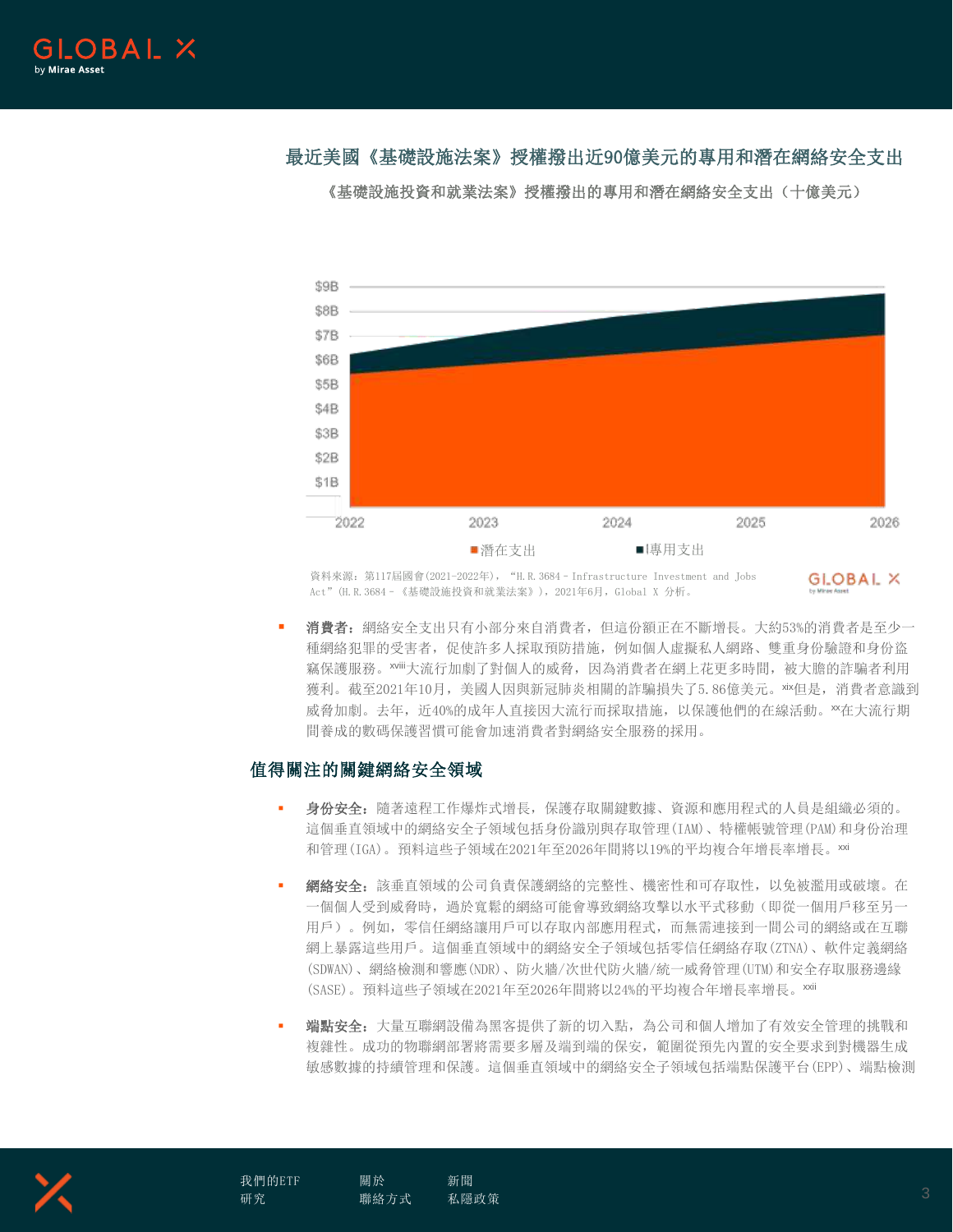**\_OBAL X** 

和響應(EDR)以及數據丟失防護(DLP)。總體而言,端點安全垂直領域預料將在2021 年至2026年間以 8%的複合年增長率增長。xxiii

除了以上關鍵領域,越來越多網絡安全公司也在考慮整合。網絡安全供應商一般專注於有限的產品選擇,迫 使客戶要使用不同供應商的服務來保護他們的數據。這種動態會導致代價高昂的延誤和其他具破壞性的潛在 低效率操作;事實上, 2021年數據泄露平均需要287天才被識別和遏制。xxiv為了提高端到端的保護能力,幾間 著名的網絡安全供應商在2021年進行了併購。值得注意的活動包括CrowdStrike Holdings以3.52億美元收購 Humio, 以及Rapid7以3.35億美元收購IntSights, 令公司能夠提供集成的威脅檢測和補救產品。xxv xxvi這種整 合活動的激增可能會在2022年繼續,防病毒和虛擬私人網路服務供應商諾頓和Avast將在一項價值超過80億美 元的交易中合併。xxvii

#### 結論

2021年發生了一些近期記憶中最具影響力的網絡入侵事件,正在全球進行的數碼化轉型只會增加未來類 似攻擊的可能性。但是,我們認為在此期間汲取的數碼保護經驗可進一步加速網絡安全服務的採用。我 們認為近期打擊網絡犯罪分子的財務承諾可能會在2022年為網絡安全公司創造有利因素,並整體加強網 絡安全主題的長期投資案例。

投資涉及風險,包括可能損失本金。網絡安全公司需承受有關隱私/網絡安全問題的額外疏忽監督風險。產品/服務的訂購續訂率下降或波動,或 知識產權的失去或受損可能會對利潤產生不利影響。BUG可能進行投資的可投資公司範圍可能有限。從事資訊科技業務的公司證券可能會受到產品 快速淘汰和行業競爭激烈的影響。國際投資可能會涉及因貨幣價值的不利波動、一般公認會計原則的差異或其他國家的社會、經濟或政治不穩定 而帶來資本損失的風險。

<sup>i</sup>IBM,"Cost of a Data Breach Report 2019"(2019年數據泄露成本報告),2021年7月。

iiSoffid,"Cybersecurity Trends for 2022, December 29"(2022年網絡安全趨勢,12月29日),2021年。

"衍生自平均複合年均增長率指標的資料來源: Markets and Markets, "Zero Trust Security Market by Solution Type (Data Security, Endpoint Security, API Security, Security Analytics, Security Policy Management), Deployment Type, Authentication Type, Organization Size, Vertical, and Region - Global Forecast to 2026"(按解決方案類型劃分的零信任 安全市場(數據安全、端點安全、API 安全、安全分析和安全政策管理)、部署類型、身份驗證類型、組織規模、垂直和區域 - 到 2026年的全球預測),2021年2月。Research and Markets,"SD-WAN - Global Market Trajectory & Analytics"(SD-WAN - 全球市 場軌跡和分析),2021年4月。Market Growth Reports, "Global Network Detection and Response (NDR) Market Growth (Status and Outlook)2021-2026"(全球網絡檢測和響應 (NDR) 市場增長 (狀態和展望) 2021-2026 年,2021年7月。Expert Market Research,"Global Unified Threat Management Market: By Component: Hardware, Software, Virtual; By Service: (全球統 一威脅管理市場:按組成部分:硬件、軟件和虛擬;按服務:Consulting, Support & Maintenance, Managed UTM; By Deployment Mode; By Company Size; Regional Analysis; Historical Market and Forecast (2017-2027); Market Dynamics; Competitive Landscape; Industry Events and Developments" 諮詢、支援和維護、管理統一威脅管理;按部署模式; 按公司規模; 區域分析; 歷史市場和預測(2017-2027年);市場動態;競爭格局; 行業事件和發展),2021 年。 Markets and Markets, "Secure Access Service Edge (SASE) Market with COVID-19 Impact Analysis, by Offering (Network as a Service and Security as a Service), Organization Size (SMEs and Large Enterprises), Vertical, and Region - Global Forecast to 2026" (安全存取 服務邊緣 (SASE) 市場與 新冠肺炎影響分析,按產品 (網絡即服務和安全即服務)、組織規模(中小公司和大型公司)、垂直和區域 -到2026年的全球預測),2021年8月,Global X 分析。

iv CloudTweaks,"Infographic: How Much Data is Produced Every Day?"(資訊圖:每天產生多少數據?),2021年11月15日存 取。

vEricsson Mobility Visualizer, "Connected Devices"(連接的設備),於2021年11月15日存取。



 $\overline{a}$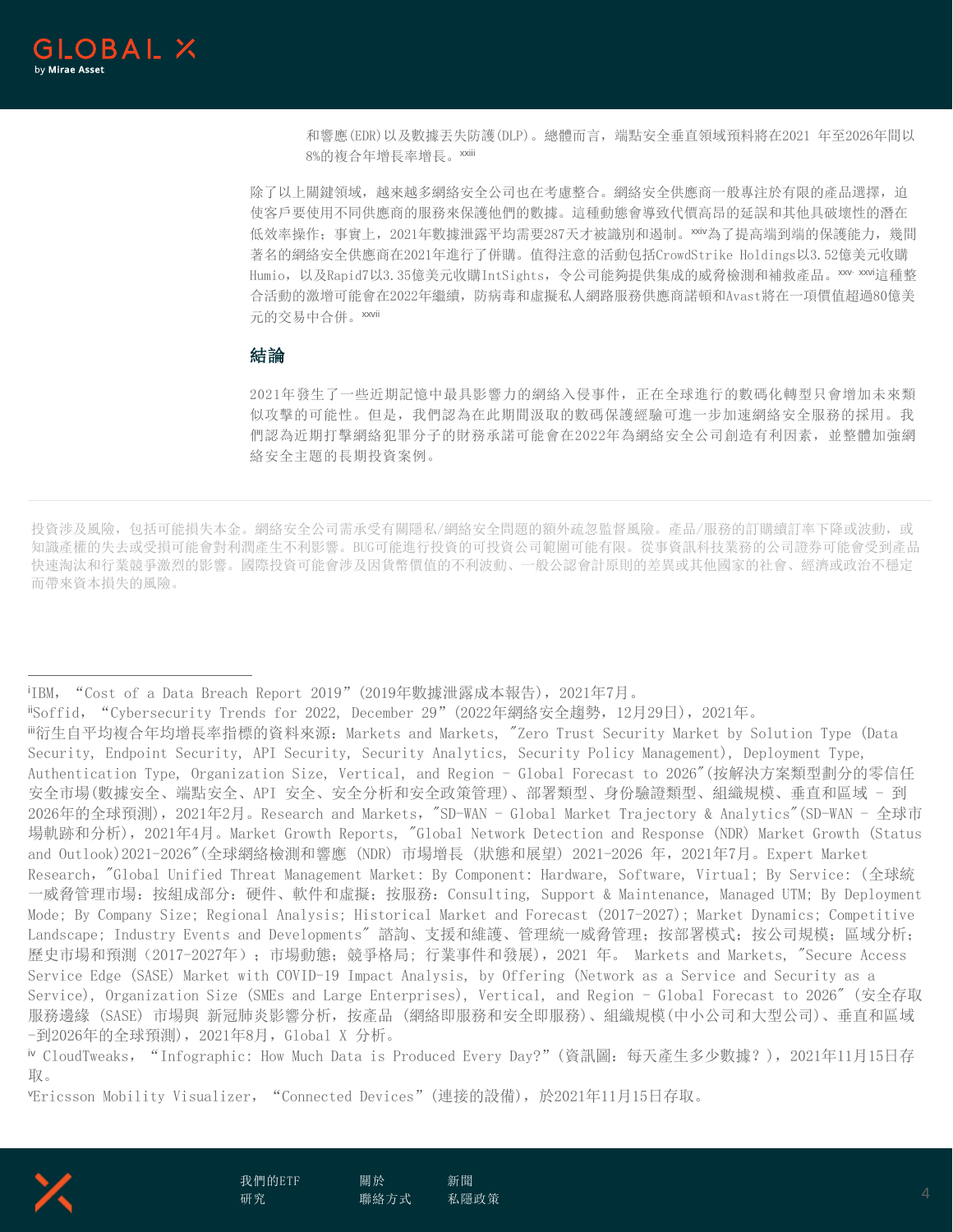vi 同上。

 $\overline{a}$ 

vii 蓋洛普, "Remote Work Persisting and Trending Permanent" (遠程工作持續存在和趨向永久化), 2021年10月13日。 viii  $IBM$ ,  $(n1)$ .

 $i$ <sup>x</sup> IBM,  $(n1)$ .

<sup>x</sup> 消費者新聞與商業頻道,"Colonial Pipeline paid \$5 million ransom one day after cyberattack, CEO tells Senate"(殖 民管道在網絡攻擊一天後支付了500萬美元的贖金,首席執行官告訴參議院),2021年6月8 日。

xi 彭博,"CNA Financial Paid \$40 Million in Ransom After March Cyberattack"(CNA Financial 在3月網絡攻擊後支付了 4000萬美元的贖金),2021年5月20日。

xii 消費者新聞與商業頻道,"Meat supplier JBS paid ransomware hackers \$11 million"(肉類供應商 JBS 向勒索軟件黑客支 付了1100萬美元),2021年6月9日。

xiii PCH Technologies,"Cost of Cyber Attacks vs. Cost of Cyber Security in 2021"(2021年網絡攻擊成本與網絡安全成本 比較),2021年7月7日。

https://pchtechnologies.com/cost-of-cyber-attacks-vs-cost-of-cyber-security-in-2021/

xiv IBM,"Cost of a Data Breach Report 2019"(2019 年數據泄露成本報告),2021年 7 月。

xv 普華永道,"Global Digital Trust Insights 2022"(2022年全球數碼信任洞察),2021年10月。

https://www.pwc.com/gx/en/issues/cybersecurity/global-digital-trust-insights.html#findings

xvi Gartner,"Gartner IT Symposium/Xpo Americas"(Gartner 資訊科技研討會/Xpo Americas),2021年10月。

https://www.soffid.com/cybersecurity-trends-for-2022/

xvii 《基礎設施投資和就業法》,H.R. 3684,第117屆國會。2021年。

xviii 諾頓,"2021 Norton Cyber Safety Insights Report Global Results"(2021年諾頓網絡安全洞察報告全球結果),2021年5 月。

xix 消費者新聞與商業頻道,"Covid-related scams have bilked Americans out of \$586 million"(與新冠肺炎相關的騙局向美 國人騙取了5.86億美元),2021年10月18日。

xx 諾頓,"2021 Norton Cyber Safety Insights Report Global Results"(2021年諾頓網絡安全洞察報告全球結果),2021年5 月。

xxi 衍生自平均複合年均增長率指標的資料來源:Technavio,"Privileged Access Management Solutions Market by Deployment and Geography - Forecast and Analysis 2022-2026"(按部署和地理劃分的特權存取管理解決方案市場 - 2022-2026 年預測和分 析),2022年1月。Mordor Intelligence,"Identity Governance And Administration Market - Growth, Trends, Covid-19 Impact, and Forecasts (2022 - 2027)"(身份治理和管理市場 - 增長、趨勢、新冠肺炎影響和預測 (2022-2027年)),2022年1 月。Technavio,"Consumer Identity and Access Management (IAM) Market by Deployment and Geography - Forecast and Analysis 2022-2026" (按部署和地理劃分的消費者身份和存取管理(IAM)市場-2022-2026年預測和分析),2021年12月。 xxii 衍生自平均複合年均增長率指標的資料來源:Markets and Markets, "Zero Trust Security Market by Solution Type (Data Security, Endpoint Security, API Security, Security Analytics, Security Policy Management), Deployment Type, Authentication Type, Organization Size, Vertical, and Region - Global Forecast to 2026"(按解決方案類型劃分的零信任 安全市場(數據安全、端點安全、API 安全、安全分析和安全政策管理)、部署類型、身份驗證類型、組織規模、垂直和區域 - 到 2026年的全球預測),2021年2月。Research and Markets,"SD-WAN - Global Market Trajectory & Analytics"(SD-WAN - 全球市 場軌跡和分析),2021年4月。Market Growth Reports, "Global Network Detection and Response (NDR) Market Growth (Status and Outlook) 2021-2026"(全球網絡檢測和響應 (NDR) 市場增長 (狀態和展望) 2021-2026年,2021年7月。Expert Market Research,"Global Unified Threat Management Market: By Component: Hardware, Software, Virtual; By Service: (全球統 一威脅管理市場:按組成部分:硬件、軟件和虛擬;按服務:Consulting, Support & Maintenance, Managed UTM; By Deployment Mode; By Company Size; Regional Analysis; Historical Market and Forecast (2017-2027); Market Dynamics; Competitive Landscape; Industry Events and Developments" 諮詢、支援和維護、管理統一威脅管理; 按部署模式; 按公司規模; 區域分析; 歷史市場和預測(2017-2027年);市場動態;競爭格局; 行業事件和發展),2021 年。 Markets and Markets, "Secure Access Service Edge (SASE) Market with COVID-19 Impact Analysis, by Offering (Network as a Service and Security as a Service), Organization Size (SMEs and Large Enterprises), Vertical, and Region - Global Forecast to 2026" (安全存取 服務邊緣 (SASE) 市場與 新冠肺炎影響分析,按產品 (網絡即服務和安全即服務)、組織規模 (中小公司和大型公司)、垂直和區域 -到2026年的全球預測),2021年8月,Global X 分析。